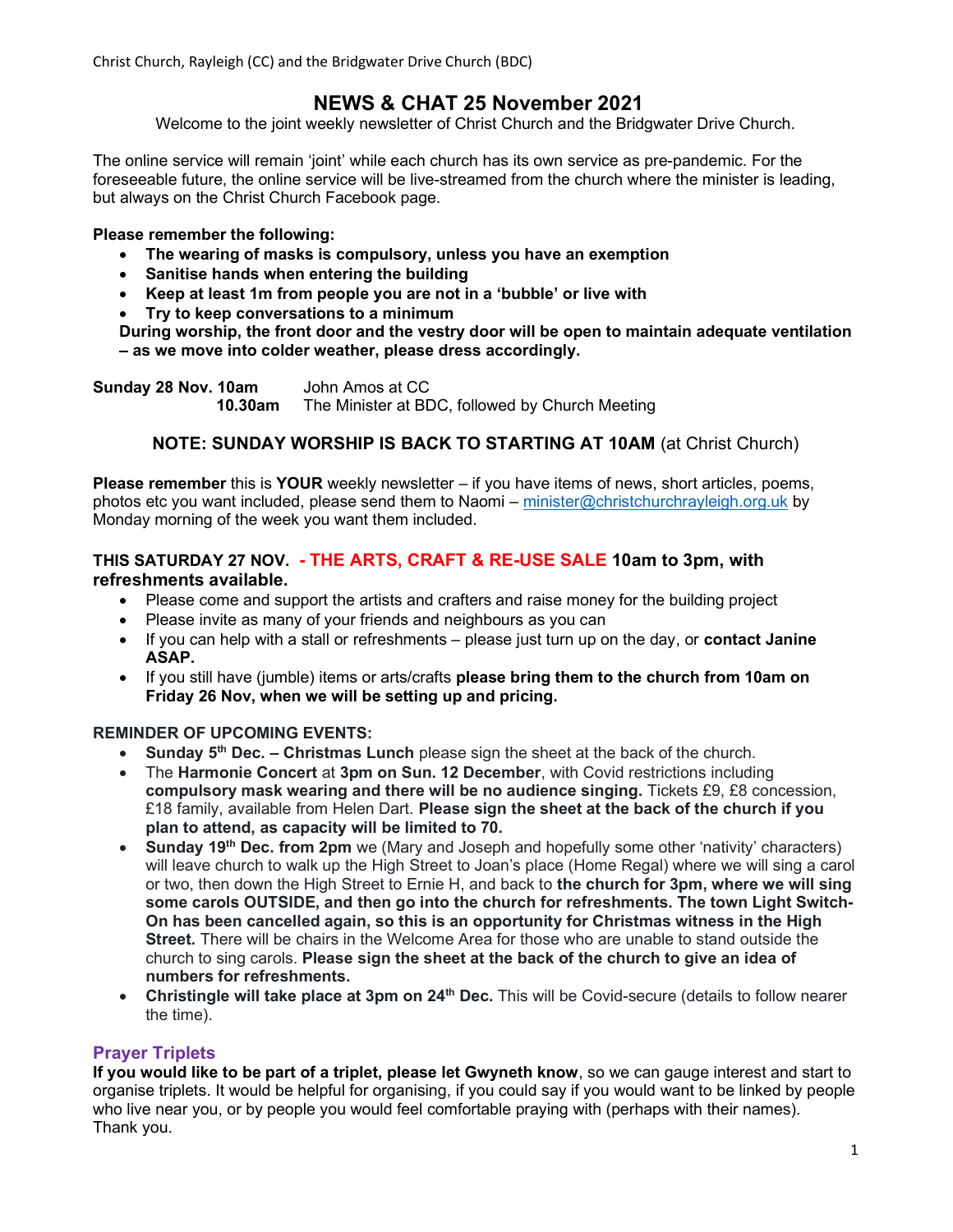Christ Church, Rayleigh (CC) and the Bridgwater Drive Church (BDC)

TIPS & IDEAS - This week we are celebrating the power of youth with a challenge inspired by #iwill week!

#iwill is a movement comprised of over 1000 organisations and 700 young #iwill Ambassadors & Champions from across the UK. They are united by a shared belief that all children and young people should be supported and empowered to make a positive difference on the issues that affect their lives, their communities, and broader society. The campaign wants to make participation in social action the norm for people under 20. More information about #iwill week here - https://www.iwill.org.uk/iwill-week-2021

**To do:** Think of a young person who is making positive change in the world around them through social action. It could be someone you know in your community or someone you don't know (e.g. someone you have seen on TV or in the news). Celebrate them in any creative way you like, it could be through writing, painting, sculpture, praying… How have they changed your perspective or inspired you? How can your creation share this impact they have had on you and others?

# RESOURCES

A new reflection – 'What is Good' - from St Paul's Cathedral, by Amanda Mukwashi who is the CEO of Christian Aid. https://mailchi.mp/c66138d8c5c3/coming-up-from-st-pauls-cathedral-8251140?e=e30a1f608a

| <b>ADVENT HOUSE GROUPS</b>                                                                                                                                                                                                                                                                                                                                                                                                                                                                                  |
|-------------------------------------------------------------------------------------------------------------------------------------------------------------------------------------------------------------------------------------------------------------------------------------------------------------------------------------------------------------------------------------------------------------------------------------------------------------------------------------------------------------|
| Joint with the Methodist Church – there will be four Advent Bible Study sessions on Tuesdays,<br>23 Nov, 30 Nov, 7 Dec, 14 Dec.:                                                                                                                                                                                                                                                                                                                                                                            |
| 2.30pm in person at Rayleigh Methodist Church<br>7.30pm on $Zoom - (same link each week)$<br>https://zoom.us/j/99345651990?pwd=OW45UkVzZVJDN08wM05WY2JNWDYwZz09                                                                                                                                                                                                                                                                                                                                             |
| Meeting ID: 993 4565 1990<br>Passcode: 805792<br>To phone in - 0131 460 1196                                                                                                                                                                                                                                                                                                                                                                                                                                |
| They will be led by Revd Naomi Young-Rodas (URC) and Revd Calvin Samuel (Methodist) using<br>material specially written by Naomi. The text is sent out with this N&C. There are some paper copies at<br>the back of the church or contact Naomi or Jean if you would like one. You may want to use the<br>material for personal reflection at home if you are not able to attend the meetings. It would be helpful,<br>but not essential, if you could read the introduction before attending the sessions. |
| Week 1: Luke 2:1-5 The Census                                                                                                                                                                                                                                                                                                                                                                                                                                                                               |
| Week 2: Luke 2:6-7 No room at the inn?                                                                                                                                                                                                                                                                                                                                                                                                                                                                      |
| Week 3: Luke 2:8-20 The Shepherds                                                                                                                                                                                                                                                                                                                                                                                                                                                                           |
| Week 4: Matt 2:13-18 Fleeing to Egypt                                                                                                                                                                                                                                                                                                                                                                                                                                                                       |

# PRAYER CORNER

I invite all of you to set aside time daily to pray for our churches and members but also for the whole nation and world. We pray especially this week for young people campaigning for social and environmental justice.